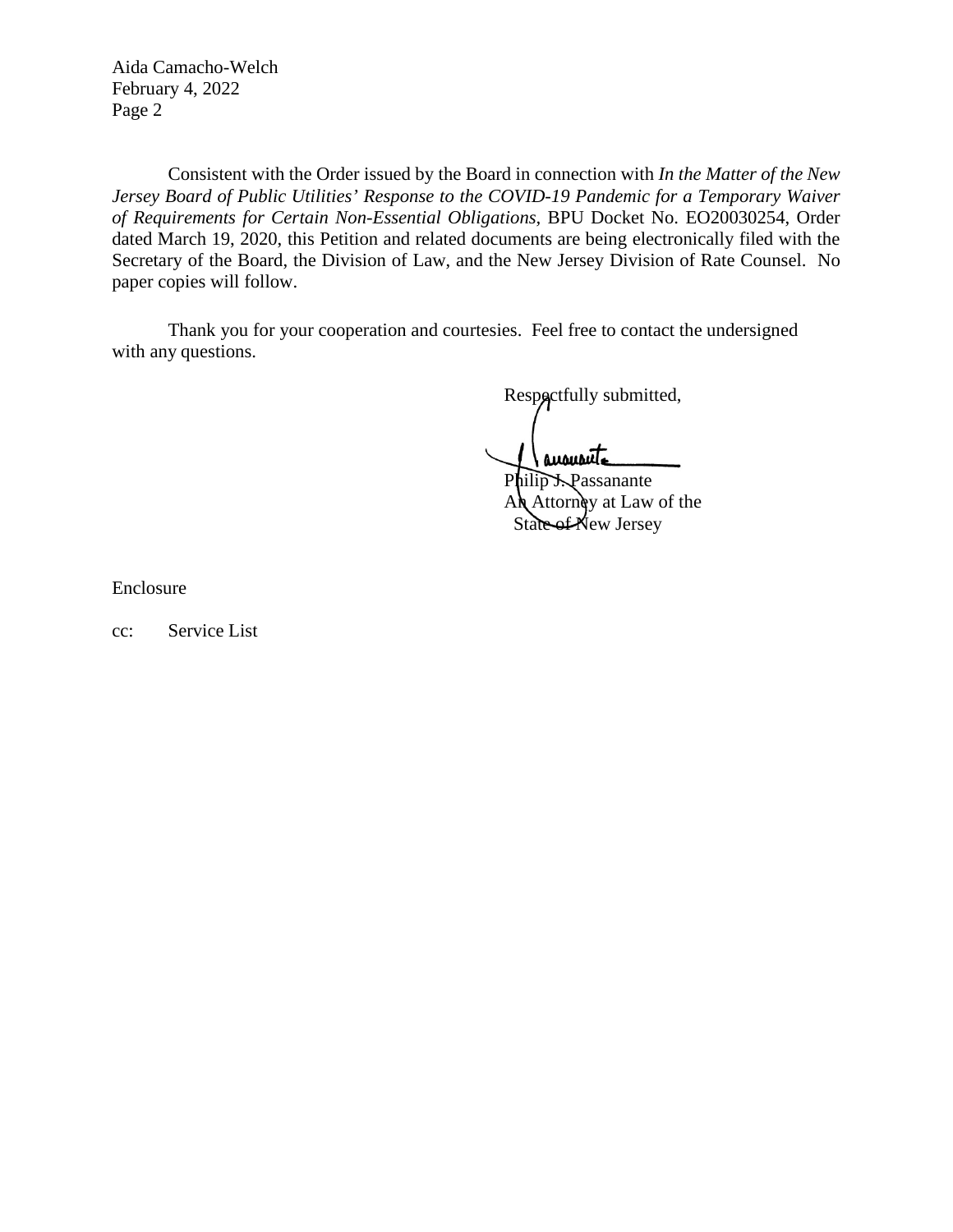## **STATE OF NEW JERSEY BOARD OF PUBLIC UTILITIES**

**BPU DOCKET NO. \_\_\_\_\_\_\_\_\_\_**  ()

## **CERTIFIED PETITION[1](#page-2-0)**

Petitioner, ATLANTIC CITY ELECTRIC COMPANY ("Petitioner," "ACE" or the "Company"), a public utility corporation of the State of New Jersey, having an office and mailing address of 5100 Harding Highway, Mays Landing, in the State of New Jersey 08330, and an office at 500 N. Wakefield Drive, in the City of Newark, State of Delaware 19702-5440, respectfully submits this Petition to the New Jersey Board of Public Utilities (the "Board" or "BPU") pursuant to N.J.S.A. 48:3-9 and states that:

1. The Company is a public utility corporation organized and existing under the laws of the State of New Jersey and is engaged in the purchase, transmission, distribution, and sale of electric power to approximately 560,000 residential, commercial, and industrial customers in southern New Jersey. The Company provides default electricity supply to retail customers who do not choose a competitive supplier.

2. Petitioner is a wholly owned subsidiary of Pepco Holdings LLC ("PHI"), a limited liability company organized and existing under the laws of the State of Delaware. PHI is, in turn, a wholly owned subsidiary of PH Holdco LLC ("PHLLC"), a limited liability company organized and existing under the laws of the State of Delaware. PHLLC is 99.9% owned by Exelon Energy Delivery Company, LLC ("EEDC"), a limited liability company organized and existing under the laws of the State of Delaware. EEDC is, in turn, a limited liability company wholly owned by Exelon Corporation.

<span id="page-2-0"></span><sup>&</sup>lt;sup>1</sup> In light of exigencies created by the COVID-19 pandemic and the Executive Orders issued pursuant thereto, this Petition is being submitted under Certification in lieu of an Affidavit of Verification. The Petition has been executed by an officer of the Petitioner.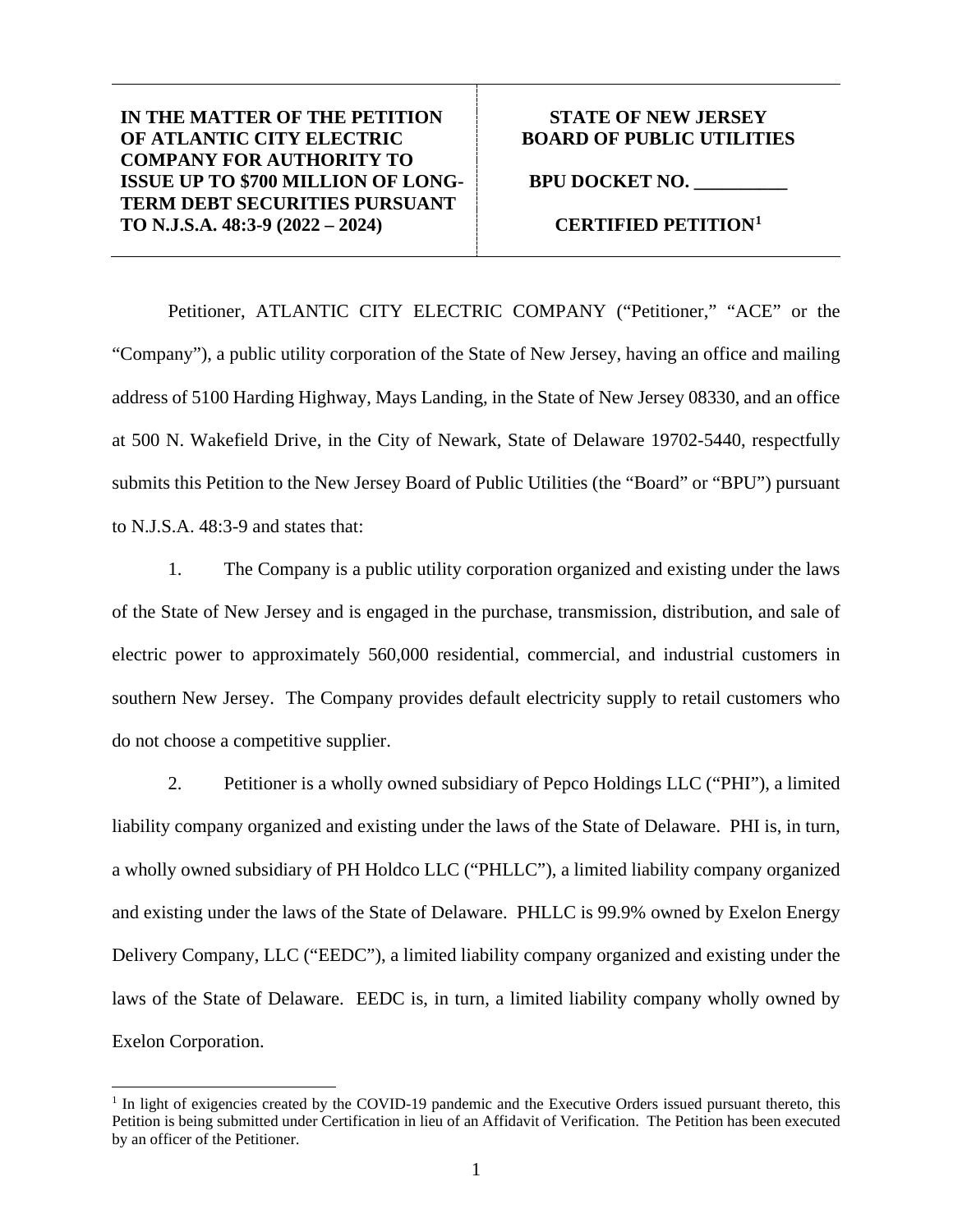3. Petitioner is engaged in a construction program with estimated expenditures of \$1.4 billion for the years 2022 – 2024, designed to improve and extend its facilities to enable it to better serve the public. Information with respect to Petitioner's construction program for 2022 - 2024, containing general categories of the work to be done and estimates of the costs thereof, is attached hereto as **Exhibit A**. The Company seeks the flexibility to issue long-term debt to permanently finance up to \$700 million of short-term debt anticipated to be incurred for outlays associated with its 2022 - 2024 construction program.

4. The Company has \$150 million in taxable bonds scheduled to mature during 2022 – 2024 as shown in **Exhibit B**.

5. The Company respectfully requests authorization to issue and sell through one or more transactions and from time to time, but not later than December 31, 2024, debt securities (referred to herein generally as "Debt Securities") in an aggregate principal amount of not more than \$700 million to: (i) refund maturing debt securities; (ii) finance a portion of ACE's 2022 - 2024 construction program; and (iii) convert a portion of its short-term debt expected to be incurred associated with its capital expenditure program to permanent financing.[2](#page-3-0)

6. The Debt Securities may consist of First Mortgage Bonds issued under the Company's Mortgage and Deed of Trust dated January 15, 1937, or any successor mortgage thereto; Senior Notes issued under the Company's Indenture (for Senior Debt Securities) dated as of April 1, 2004; or unsecured Notes, issued under the Company's Indenture dated March 1, 1997.

<span id="page-3-0"></span><sup>2</sup> ACE's existing long-term debt authorization was approved and authorized by the Board in *In the Matter of the Petition of Atlantic City Electric Company for Authority to Issue Up to \$600 Million of Long-Term Debt Securities Pursuant to N.J.S.A. 48:3-9 (2021 – 2022)*, BPU Docket No. EF20080522, Order issued December 2, 2020 (the "2020 LTD Order"). Although the 2020 LTD Order grants the Company authority through December 31, 2022, Petitioner respectfully requests that any Board Order issued pursuant to this request be effective as of the date of issuance of such Order or the Effective Date established in that Order, in and at the Board's discretion.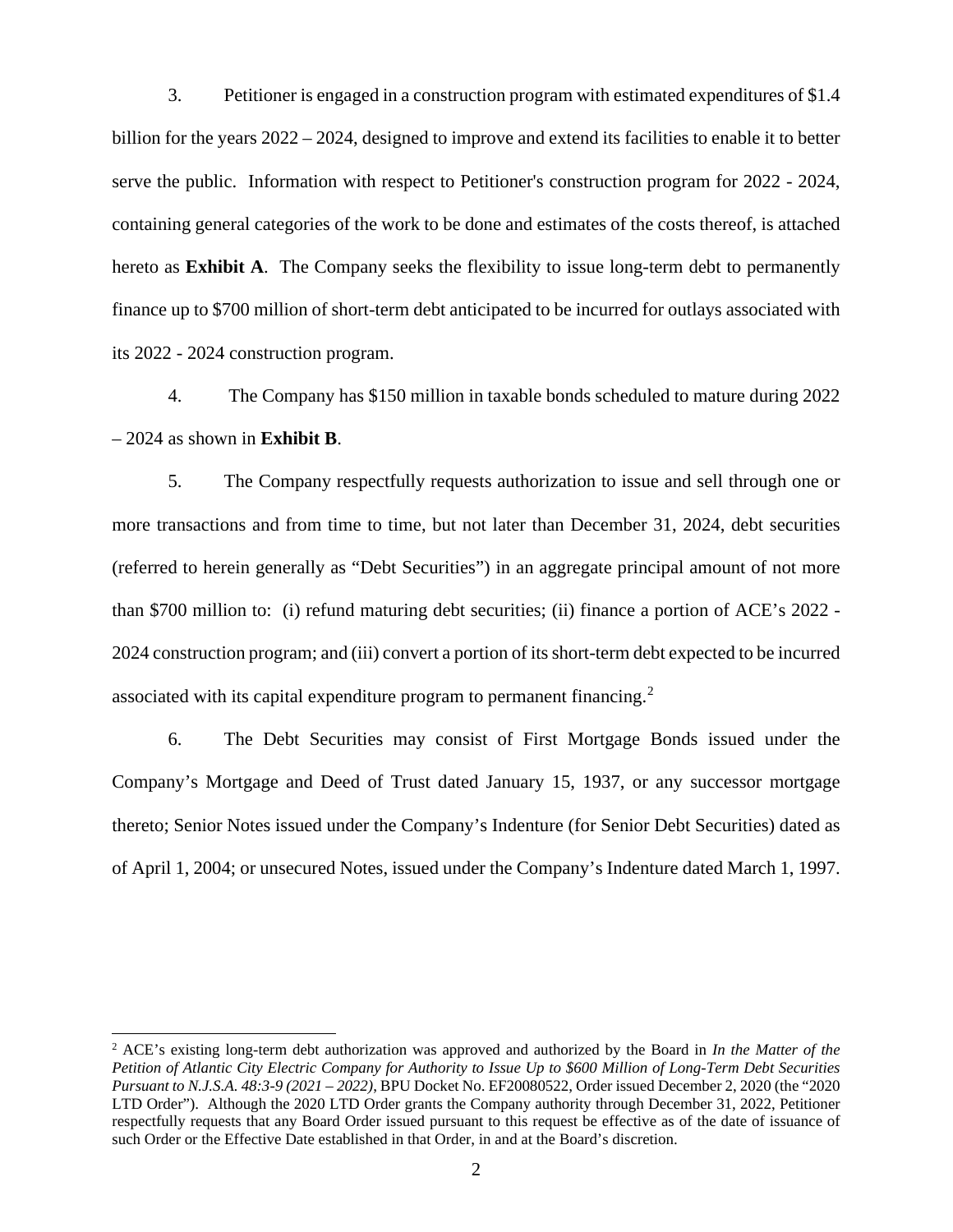7. The Debt Securities may be sold in transactions as to which a registration statement filed with the United States ("U.S.") Securities and Exchange Commission (the "SEC") under the Securities Act of 1933, as amended is in effect.

8. The Debt Securities may be issued and sold publicly or in private placements directly to prospective purchasers through one or more underwriters or placement agents to be selected by the Company. The arrangements between ACE and the underwriters or placement agents, if any, regarding the issuance and sale of the Debt Securities will be set forth in one or more agreements to be executed at the time of issuance. Forms of such agreements will be provided to the Board upon request.

9. The Debt Securities may be issued in one or more series and will have maturities between 12 months and 40 years from the date of issuance. Other terms of the Debt Securities, including call provisions and interest rates, will be determined depending on the maturities selected and market conditions at the time such terms and rates are set. Based on current and historical market conditions, the Company anticipates that the maximum coupon spread over U.S. Treasury securities for the Debt Securities will be consistent with the Market Yield Spread Table attached hereto as **Exhibit C.**

10. The spreads set forth in **Exhibit C** are based upon the difference between the market yield of corporate debt securities having ratings comparable to Petitioner's Debt Securities and U.S. Treasury securities with like maturities. If market conditions change materially, Petitioner acknowledges that it will seek Board approval for an updated yield spread schedule.

11. Debt Securities may include tax-exempt bonds issued through a governmental authority and/or may be issued as credit enhancement for such tax-exempt bonds.

3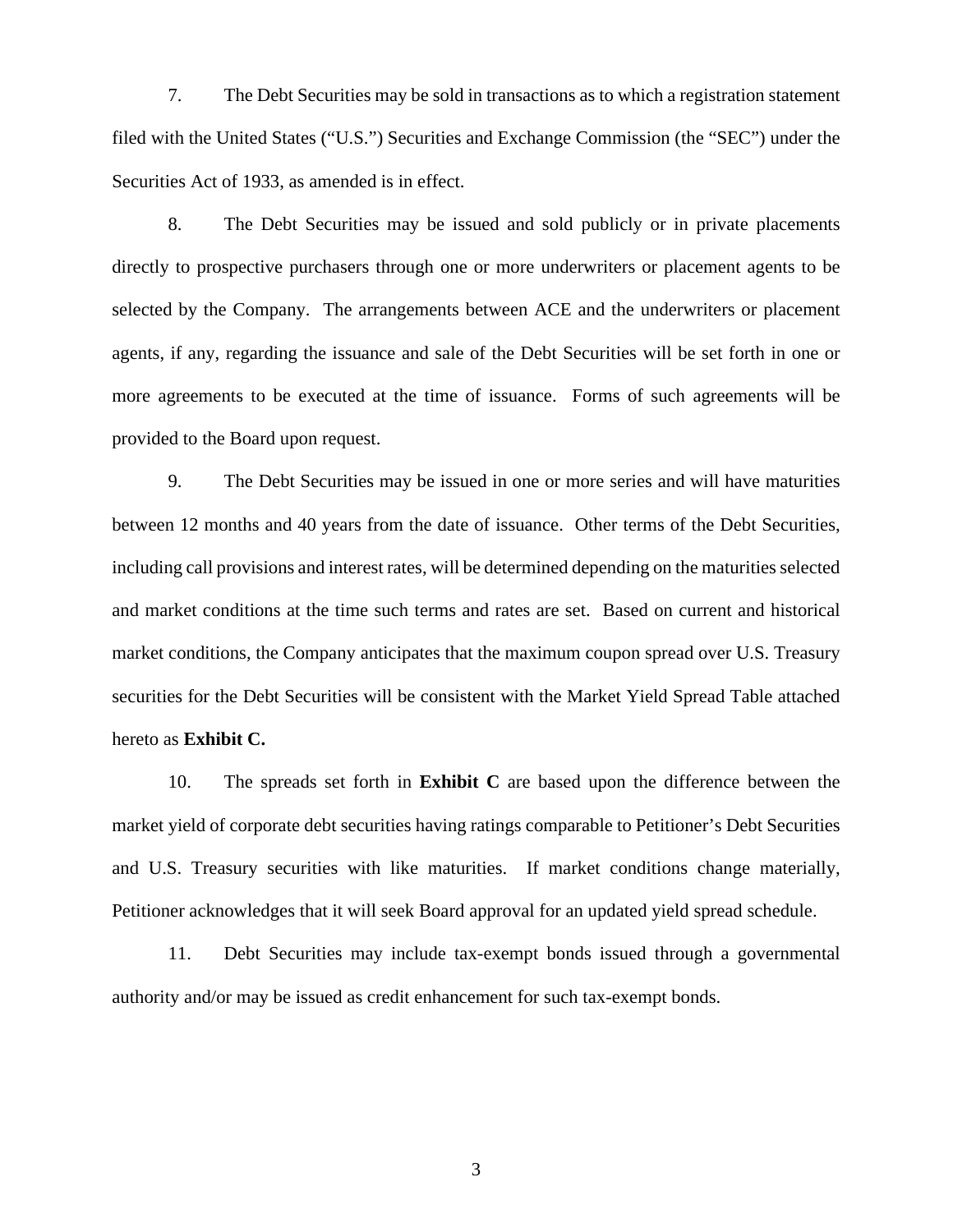12. Debt Securities may include secured or unsecured bank loans ("Bank Loans").

Bank Loans would carry interest rates (fixed or variable) and maturities, and other terms and conditions, all of which would be dependent upon market conditions prevailing at the time of execution.

13. Communications and correspondence regarding this matter should be sent to

Petitioner and its counsel at the following addresses:

Philip J. Passanante, Esquire Assistant General Counsel Atlantic City Electric Company Mail Code 92DC42 500 North Wakefield Drive Newark, Delaware 19714-6066 Direct Dial: (609) 909-7034 (Trenton Office) (302) 429-3105 (Newark, DE Office) (302) 853-0569 (Mobile) Facsimile: (302) 429-3801 E-mail: [philip.passanante@pepcoholdings.com](mailto:philip.passanante@pepcoholdings.com)

with a copy to the following representatives of the Company:

Ryan Brown Assistant Treasurer Atlantic City Electric Company 10 South Dearborn Street, 54<sup>th</sup> Floor Chicago, Illinois 60603 Direct Dial: (312) 394-2091 Facsimile: (312) 394-8867 E-mail: [ryan.brown@exeloncorp.com](mailto:ryan.brown@exeloncorp.com)

Heather Hall Manager, New Jersey Regulatory Affairs Atlantic City Electric Company – 92DC42 500 North Wakefield Drive P.O. Box 6066 Newark, Delaware 19714-6066 Direct Dial: (302) 451- 5323 E-Mail: [heather.hall@pepcoholdings.com](mailto:heather.hall@pepcoholdings.com)

and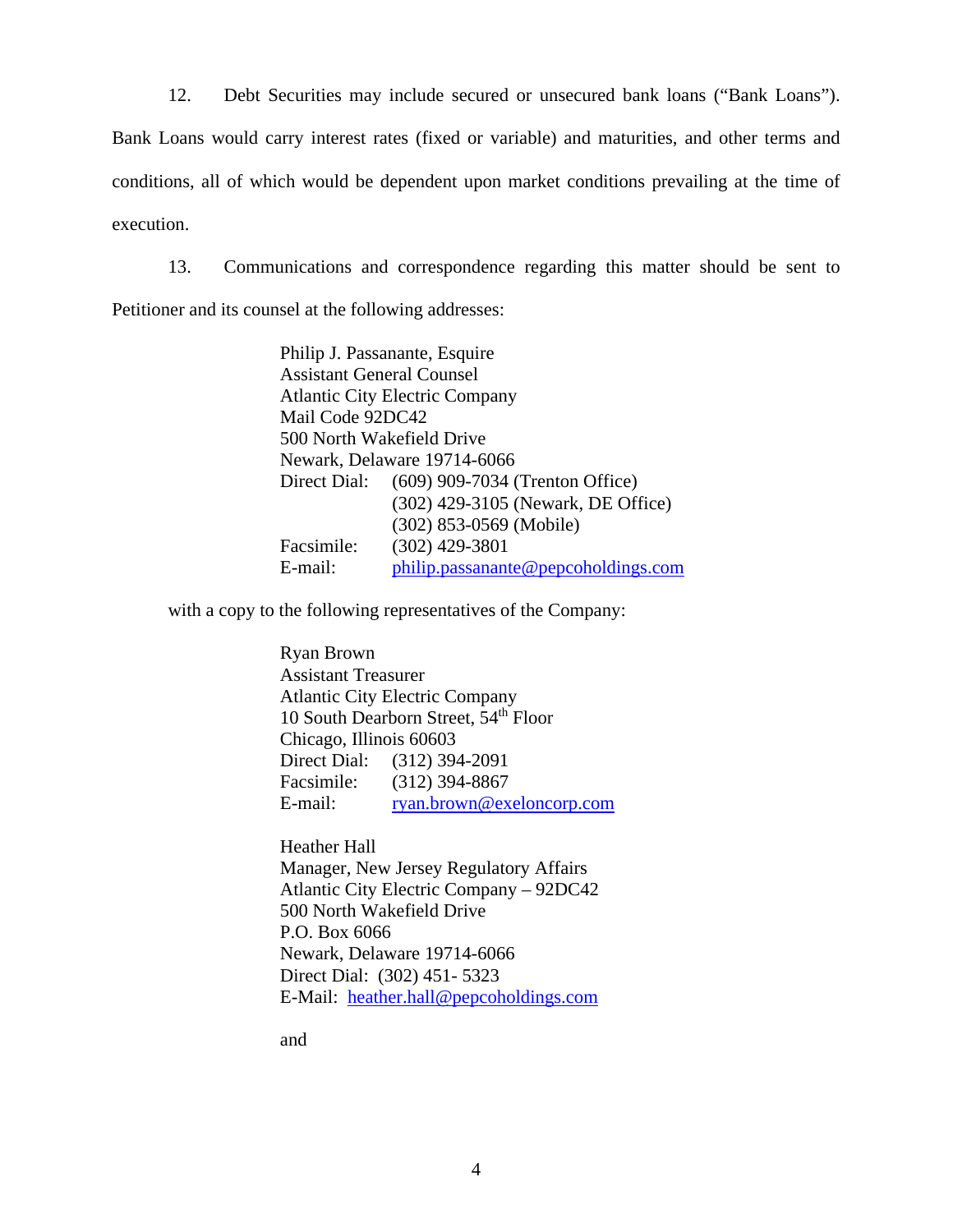Diana DeAngelis Senior Rate Analyst Atlantic City Electric Company – 92DC42 500 North Wakefield Drive P.O. Box 6066 Newark, Delaware 19714-6066 E-Mail: [diana.deangelis@pepcoholdings.com](mailto:diana.deangelis@pepcoholdings.com)

14. Information relating to the current financial condition of Petitioner is contained in the Annual Report of Petitioner to the Board for the quarter ended September 30, 2021, which information is incorporated herein by reference.

15. A certified copy of the resolution(s) of the Board of Directors of Petitioner authorizing the filing of this Petition is attached hereto as **Exhibit D.** 

16. Petitioner acknowledges that any Order issued in connection with this filing will not be construed as directly or indirectly fixing, for any purpose whatsoever, any value of the tangible or intangible assets now owned or hereafter to be owned by Petitioner.

17. Petitioner acknowledges that any Order issued in connection with this filing will not be construed as certification that any Debt Securities herein authorized will be represented by tangible or intangible assets of commensurate value or investment cost.

18. Petitioner acknowledges that any Order issued by the Board in connection with this filing will neither affect nor in any way limit the exercise of the authority of the Board or of the State of New Jersey in any future petition or in any future proceeding with respect to rates, franchises, services, financing (including method of sale of securities), accounting, capitalization or any other matters affecting Petitioner, the New Jersey Division of Rate Counsel ("Rate Counsel") or Board Staff, and that said parties reserve the right to examine the transaction and its impact on rates in the context of the Company's next base rate case.

5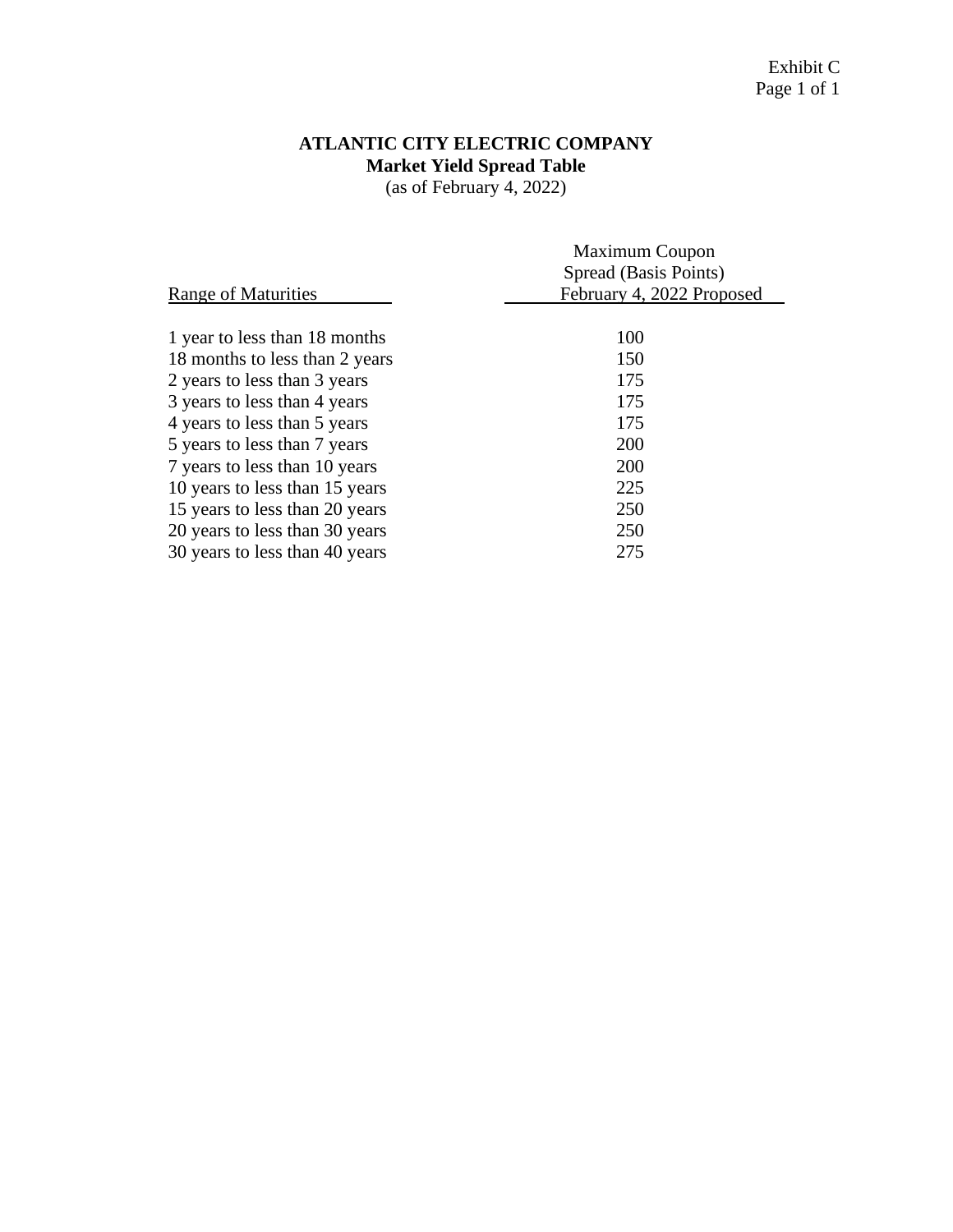Diana DeAngelis **Senior Rate Analyst Atlantic City Electric Company – 92DC42** 500 North Wakefield Drive P.O. Box 6066 Newark, Delaware 19714-6066 E-Mail: diana.deangelis@pepcoholdings.com

 $14$ Information relating to the current financial condition of Petitioner is contained in the Annual Report of Petitioner to the Board for the quarter ended September 30, 2021, which information is incorporated herein by reference.

15. A certified copy of the resolution(s) of the Board of Directors of Petitioner authorizing the filing of this Petition is attached hereto as Exhibit D.

 $16<sub>1</sub>$ Petitioner acknowledges that any Order issued in connection with this filing will not be construed as directly or indirectly fixing, for any purpose whatsoever, any value of the tangible or intangible assets now owned or hereafter to be owned by Petitioner.

17. Petitioner acknowledges that any Order issued in connection with this filing will not be construed as certification that any Debt Securities herein authorized will be represented by tangible or intangible assets of commensurate value or investment cost.

18. Petitioner acknowledges that any Order issued by the Board in connection with this filing will neither affect nor in any way limit the exercise of the authority of the Board or of the State of New Jersey in any future petition or in any future proceeding with respect to rates, franchises, services, financing (including method of sale of securities), accounting, capitalization or any other matters affecting Petitioner, the New Jersey Division of Rate Counsel ("Rate Counsel") or Board Staff, and that said parties reserve the right to examine the transaction and its impact on rates in the context of the Company's next base rate case.

5